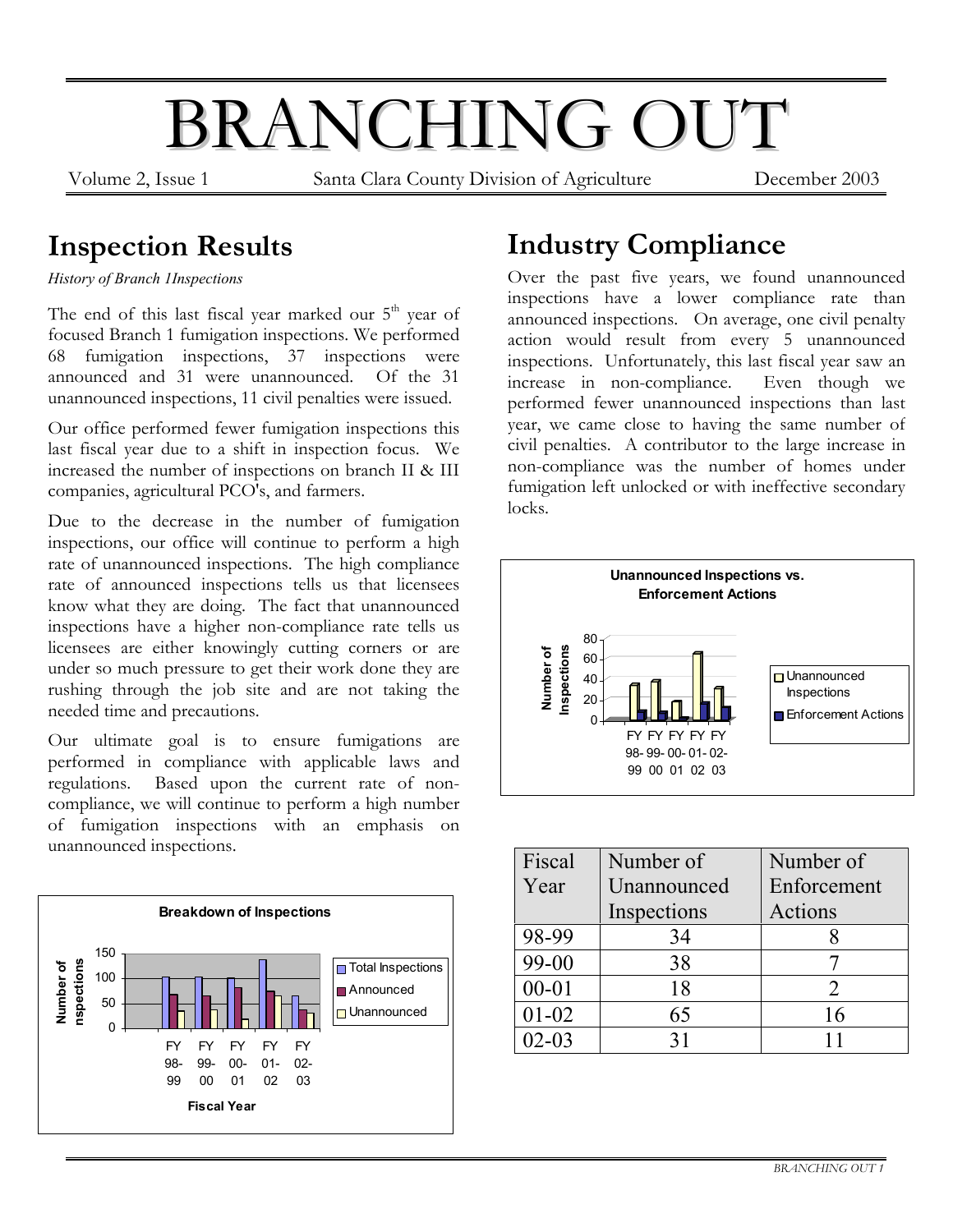#### **Quick Facts**

*A review of inspection findings* 

The following is a breakdown of non-compliances found during announced and unannounced inspections. The table lists code sections that were found in non-compliance in two or more inspections.

| Code    | Areas of Non-Compliance       |  |
|---------|-------------------------------|--|
| Section |                               |  |
| 8505.7  | Secondary Locks               |  |
| 12973   | Label - following aeration    |  |
|         | requirements                  |  |
| 1974    | Warning Signs                 |  |
| 6600    | Suitable Methods              |  |
| 12973   | Label - site $/$ rate         |  |
| 8538    | Written Notice to Occupant    |  |
| 6780    | Accident Plan                 |  |
| 6726    | Medical Care Posting          |  |
| 8505.15 | Two SCBA's at the use site    |  |
| 8505.1  | Info on warning signs         |  |
| 6782    | Proper management of use site |  |
| 6602    | Label available at use site   |  |

As in previous years, the non-compliance rate for unannounced inspections is higher than that of announced inspections. Fifty-eight percent of all noncompliances were identified during unannounced inspections. Within that 58% of non-compliance, there were 11 instances where the violation was serious enough to warrant a civil penalty.



## **Secondary Locks**



*Securing against re-entry* 

Secondary locks accounted for 10 civil penalties this past fiscal year. It was disappointing to find so many unlocked or improperly installed secondary locks. We would like to review some of our findings to bring attention to some of these problem areas.

- 1. Sliding glass doors accounted for 7 secondary lock civil penalties. Many sliding glass doors do not have a keyway so many have to be secured from the inside. The problem we found is that many sliding glass door latches were worn out and didn't latch at all. In some cases, replacing the door latch may be required. An easy and inexpensive solution to doors with inside tracks would be to use a dowel as a barricading device. Placing a properly sized dowel inside the tracks of a sliding glass door will effectively stop the door in its tracks. We would like to point out that a small window screw-on security latch is generally too small for a sliding glass door. Glass doors are normally too heavy for these devices.
- 2. French doors: We had an instance where a licensee bolted a set of french doors together but forgot to slide the locking mechanism to the floor to secure the doors.
- 3. Clamshells: Be sure to lock the door you are securing before putting on a clamshell. A clamshell on top of an unlocked doorknob does nothing to secure a fumigated space. (The picture up above was taken by an inspector who found an unlocked door with a clamshell.)
- 4. Chain: If you need to chain a door to secure it, make sure your chain can't be lifted off the door. We had a front door of a house chained closed but the chain was not properly secured and the inspector was able to easily lift it off the door.

#### **Perfect Inspection Record!** Last fiscal year, one company had a perfect inspection record. This company had both announced and unannounced inspections performed on their jobs and there were no non-compliances! **GOOD JOB DISCOUNT FUMIGATION!!**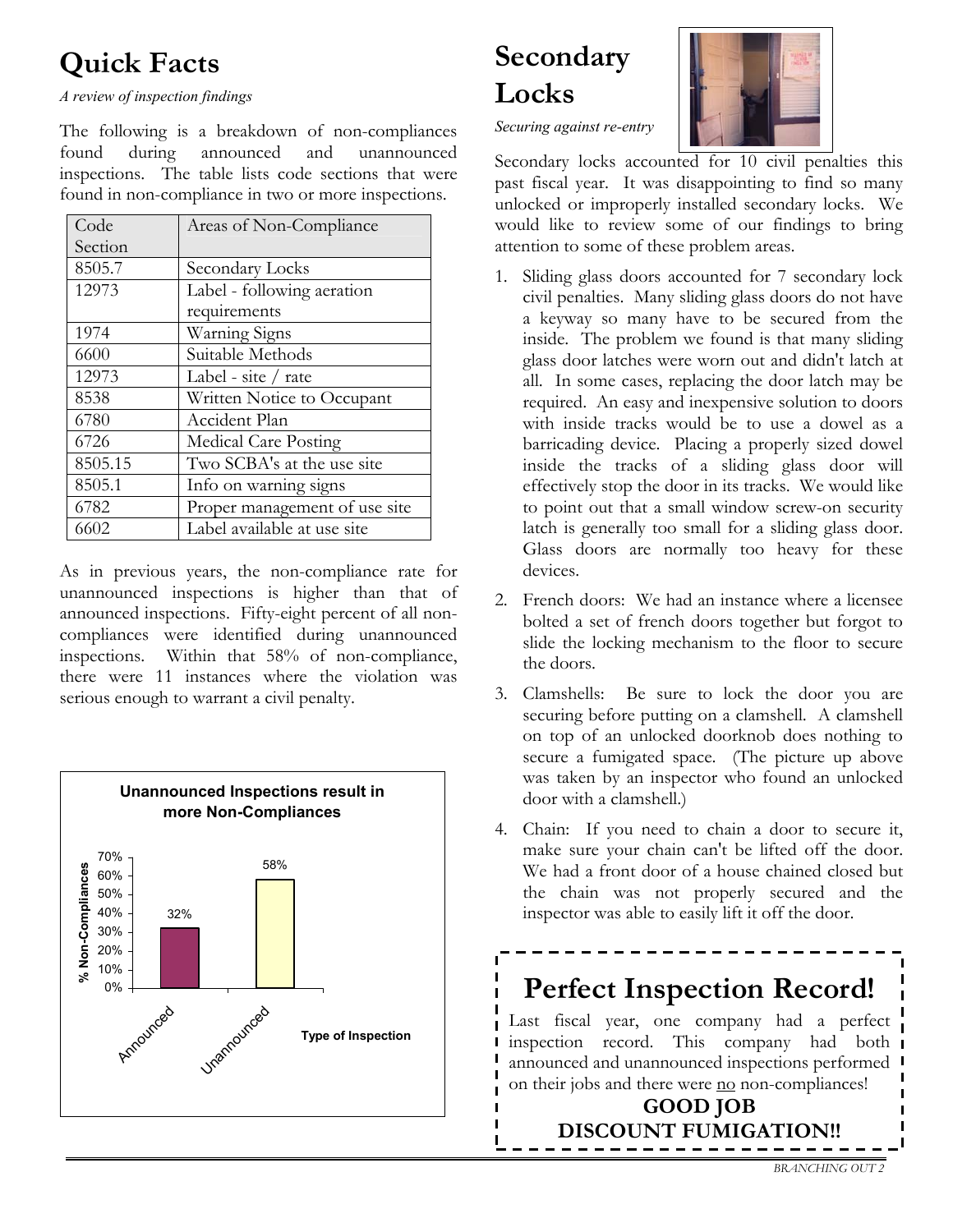#### **Supervising & Disciplining Employees**

*Holding companies accountable for employee actions* 

Last year we issued a civil penalty to a company for multiple employee non-compliances. This company had several employees that received civil penalties for serious infractions. It is necessary that companies supervise and discipline their employees to ensure they follow the law. When our office finds several employees within a company with compliance issues and the company has not taken any steps to correct their behavior, our office will take action against the company.

There are several code sections that require employers to supervise employees.

California Code of Regulations Section 6702  $(b)(3)$  states:

"The employer shall supervise employees to assure that safe work practices, including all applicable regulations and pesticide product labeling requirements are complied with"

Structural Pest Control Act Section 8616.9 states:

"If an employee is found during an inspection or investigation not wearing personal protective equipment required by regulation, the commissioner shall have the option to use discretion in citing an employer only if evidence of all of the following is provided:

(a) The employer has a written training program, has provided training to the employee, and has maintained a record of training as required by regulation.

(b) The employer provided personal protective equipment required by regulation, the equipment was available at the site when the employee was handling the pesticide or pesticides, and the equipment was properly maintained and in good working order.

(c) The employer is in compliance with regulations relating to the workplace and supervision of employees.

(d) The employer has implemented and adheres to a written company policy of disciplinary action for employees who violate company policy or state or local laws or regulations.

(e) The employer has no history of repeated violations of this section."

These code sections state that a company must have a supervision and disciplinary program, but there are no

written guidelines in the regulations for companies to follow.

What does the County consider to be a good supervision program?

- 1. Perform a ride-a-long with your employees to assure they are applying pesticides the way they were trained.
- 2. Perform periodic undisclosed oversight inspections of your employees and their equipment. Document your observations.
- 3. Keep records of your inspections for at least two years with the employee training records.
- 4. Have a written disciplinary program and enforce it.
- 5. Clearly document all efforts taken to correct unacceptable employee actions.

When an applicator's error results in a violation, the company's training and supervision program will be reviewed by the Commissioner's office. A number of options may be available to the Commissioner if the company can show written proof of efforts to correct employees' behavior. A company with an active supervision / disciplinary program can open the possibility for our office to hold a compliance hearing instead of levying a civil penalty.

If you have questions regarding your supervision program, you can call and discuss your program with your district biologist.

#### **Fumigation Gas Meter Safety Alert**



*We saw this article in the August 2003 PCOC (Pest Control Operators of* 

*California) newsletter and thought it would be a good piece of information to pass along.*

Southern California Gas has notified PCOC that during random checks of fumigations, 56% (122) of the meter set assemblies (MSA) were completely enclosed in the tent. They found that 87% (106) of them could have been left outside the tent. WHENEVER POSSIBLE DO NOT WRAP THE MSA! Leaving the MSA outside the tarp will virtually eliminate the possibility of natural gas build-up inside the structure even if MSA components fail. Please get the word out to all fumigators you know.